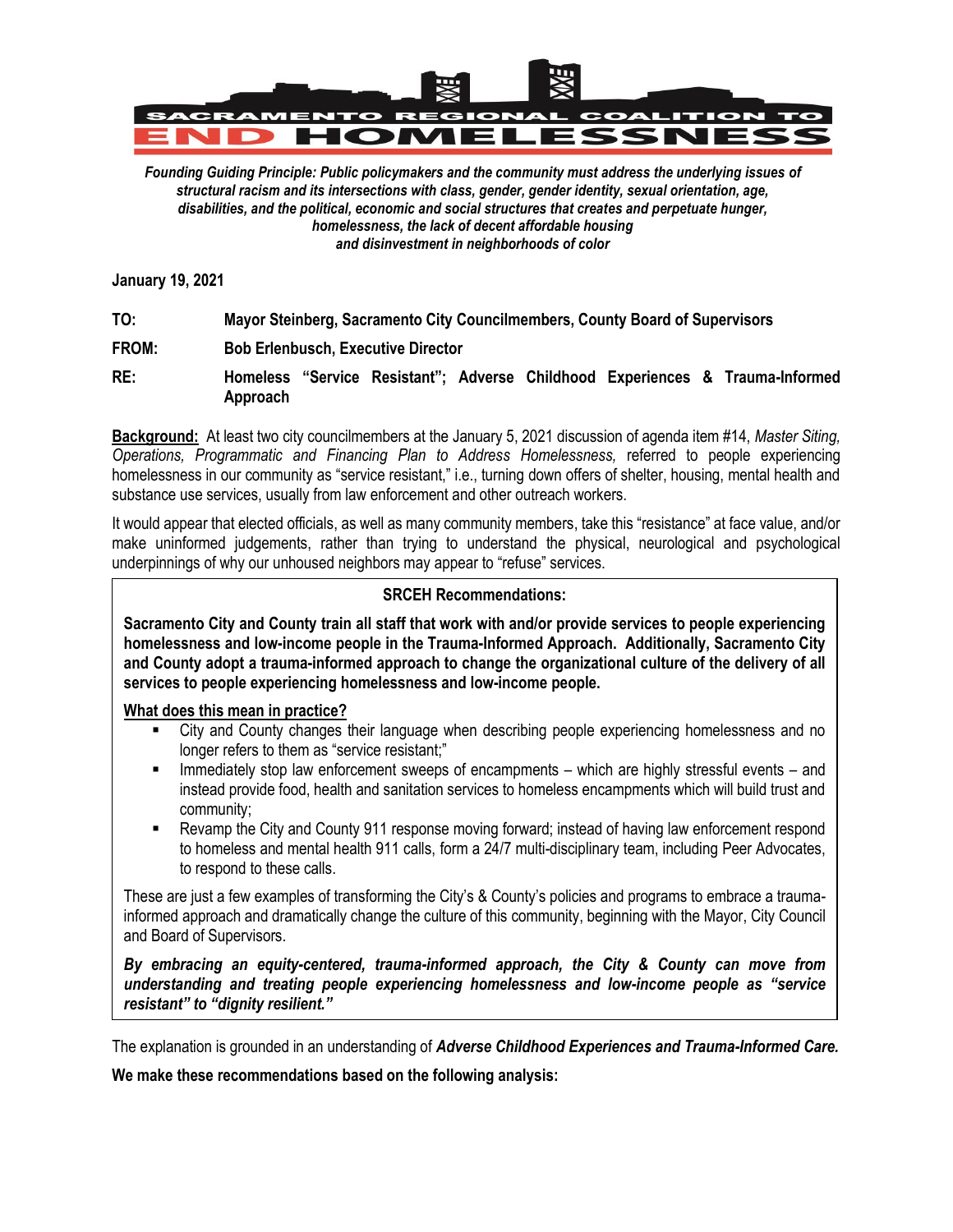# **Adverse Childhood Experiences: ACE's:**

*"Adverse childhood experiences are the single greatest unaddressed public health threat facing our nation today,"*  noted Dr. Robert Block, former President of the American Academy of Pediatrics.

Yet, according to the *Adverse Childhood Experiences Study [ACE Study]* conducted in the mid-1990's by the Center for Disease Control & Prevention and Kaiser Permanente, adverse childhood experiences are common, and the resulting health and behavioral health issues span a lifetime.

What are adverse childhood experiences [ACE's]? The ACE Study identified three types: abuse, neglect, and household dysfunction. Since this study, the list of ACE's has been expanded to include living in unsafe neighborhoods, food insecurity, homelessness, bullying, income insecurity, discrimination and racism.

The recently released report by the Center for Disease Control found that at least 60% of the population in America had at least one ACE, while 16% had four or more different types of traumatic experiences. Finally, children of different ethnicities do not experience ACE's equally. 61% of black children, 51% of Hispanic children, 40% of white children and 23% of Asian children experienced at least one childhood traumatic experience.

The physical and mental health toll of these traumatic experience is staggering; people who experienced trauma are 15 times more likely to commit suicide, 4 times more likely to become an alcoholic, or inject drugs, and 2.5 times more likely to smoke tobacco. In addition to the harm caused by these high-risk behaviors, ACEs are highly correlated with health issues including depression, heart disease, cancer, autoimmune disorders, chronic lung disease, liver disease and shortened life span.

#### *ACES's and Homelessness:*

According to the National Health Care for the Homeless Council and the National Network to End Family Homelessness, "the associations between high ACEs and negative health outcomes are consistently seen for all populations and socio-economic levels."

As noted above, more than half of the general population experiences at least one ACE, over 25 percent experience two or more ACEs, and one in eight people experience four or more ACEs.

However, children living in poverty, including those experiencing homelessness, are more likely to carry high ACE scores, increasing their risk of developmental challenges and poor health and functioning. In fact, children who live below the Federal Poverty Line (FPL) are 5 times more likely to experience ≥4 ACEs than those who live in financially stable households.

Furthermore, research suggests that the health consequences of high ACE scores are often compounded by poverty, suggesting that children with high ACE scores who are also low-income experience worse outcomes in certain areas compared to people with high ACE scores who are higher income.

The graphic below clearly shows the relationship between toxic stress and the number of adverse childhood experiences and the chances of experiencing homelessness as an adult. As you can plainly see, the percentage of adults experiencing homelessness increases dramatically with each additional adverse childhood experience.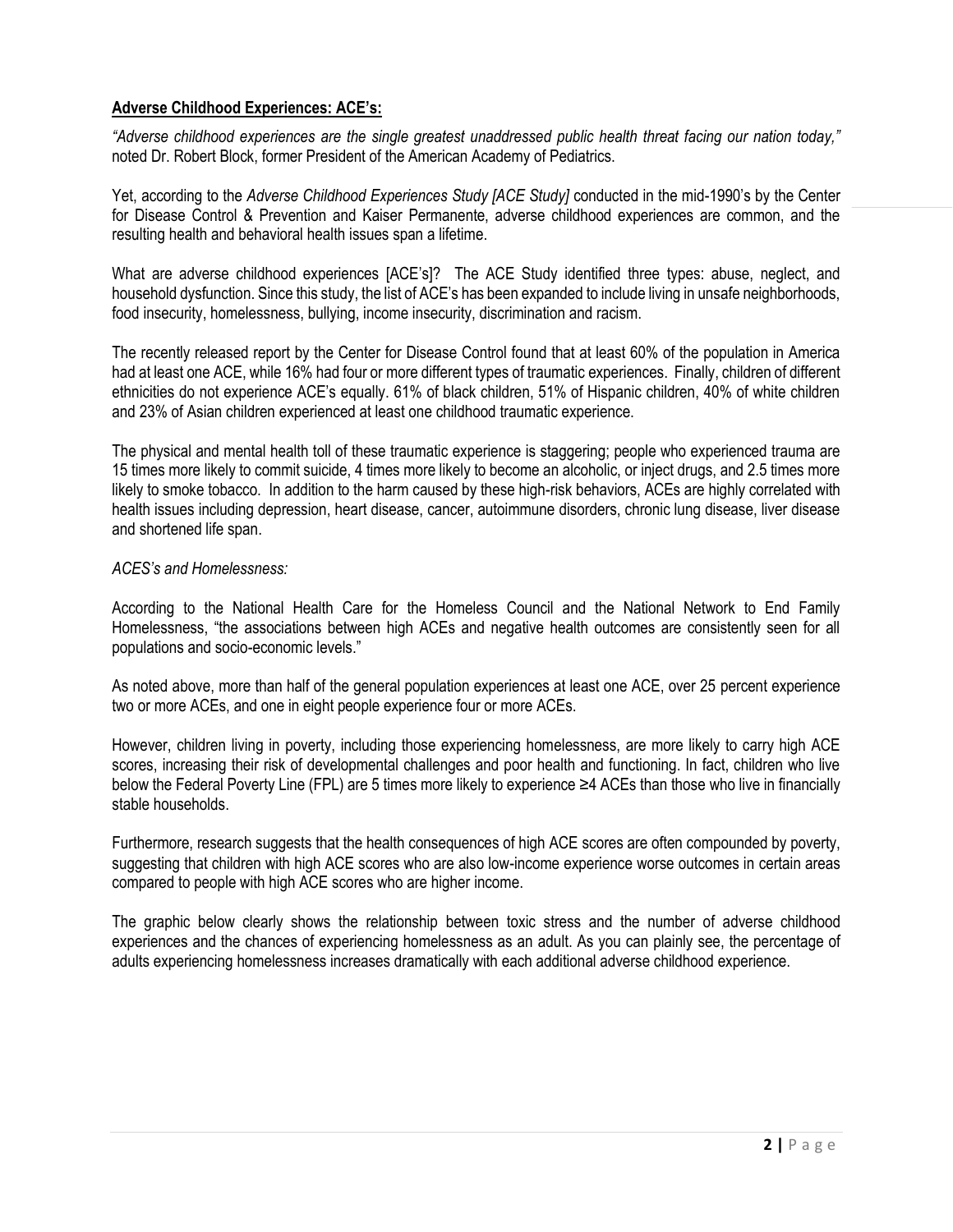## ACE SCORE AND RELATION TO ADULT HOMELESSNESS

#### What is toxic stress?

Final is used in the stress is long lasting stress over which the child has very little control. Involving the chronic elevation of stress hormones and a child's stress response system, it often occurs when a child must co

#### **What is an ACE?**

Final is an Exc.<br>Adverse childhood experiences (ACEs) are stressful or traumatic experiences, including abuse, neglect and a range of<br>household dysfunction such as witnessing domestic violence, or growing up with substance



**https://www.homelesshub.ca/blog/infographic-adverse-childhood-experiences-and-adult-homelessness**

#### **ACE's and Neurological Development:**

In order to understand the relationship of ACE's to neurological development, it is first important to understand the "three brain complexes" as depicted in the graphic below:



**https://www.acesconnection.com/blog/the-developing-brain-and-adverse-childhood-experiences-aces**

MRI studies have shown that the higher an individual's ACEs score, the less gray matter they have in key areas of the brain, including the prefrontal cortex (an area related to decision-making and self-regulatory skills) and the amygdala (the fear-processing center of the brain). Scientists have also found that when the developing brain is chronically stressed, as it is when one experiences a number of ACEs, the hippocampus (the area of the brain that processes emotion and memory, and manages stress) shrinks.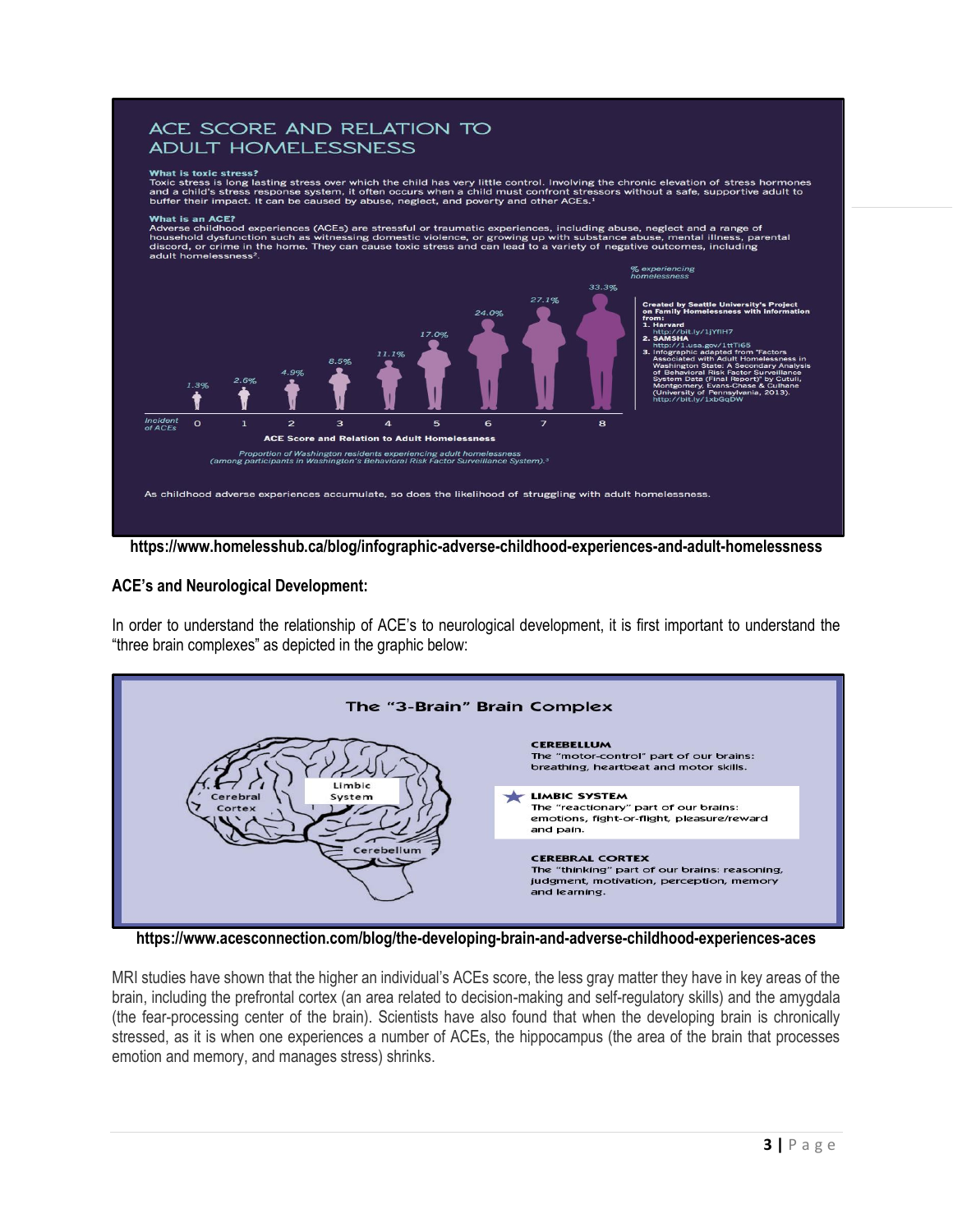Thus, ACEs can impact brain development, which in turn impacts functions such as decision-making, self-regulation, fear-processing, memory and stress management. This understanding helps us to grasp the complexity of the effects of trauma.

# **3 Responses to Stress: Homelessness and Toxic Stress:** *Fight or Flight*

Essentially there are three types of responses to stress.

| <b>POSITIVE</b>  | Brief increases in heart rate,<br>mild elevations in stress hormone levels.                       |
|------------------|---------------------------------------------------------------------------------------------------|
| <b>TOLERABLE</b> | Serious, temporary stress responses,<br>buffered by supportive relationships.                     |
| TOXIC            | Prolonged activation of stress<br>response systems in the absence<br>of protective relationships. |

**https://developingchild.harvard.edu/science/key-concepts/toxic-stress/**

**Trauma** is the emotional, psychological, and physiological residue left over from heightened levels of **toxic stress** that accompanies experiences of danger, violence, significant loss, and life-threatening events.

**The impacts of these ACEs are related to toxic stress, which is the repeated activation of the brain's fight-orflight stress response system (within the Limbic System).**

**In other words, many homeless peoples' brains are wired to respond to danger and violence, either real or perceived, with a "fight or flight" response.**

## **Bottom line – homelessness creates toxic stress: ACES vs Service Resistant:**

The bottom line is that when people experiencing homelessness, many with multiple adverse childhood experiences as well as suffering from PTSD [Post Traumatic Stress Disorder], are approached by law enforcement or other outreach workers, it often creates a highly stressful situation – "toxic stress" - for our unhoused neighbors resulting in a "fight or flight" response, which is incorrectly interpreted as being "service resistant."

Additionally, services may be "refused" because the person experiencing homelessness was "retraumatized" by the agency they are being referred to and thus distrust the person making the referral that may be projected onto the entire "homeless system."

#### **Trauma-Informed Approach:**

SAMSHA [Substance Abuse and Mental Health Services Administration] defines a *trauma-informed approach"* as "inclusive trauma-specific interventions, whether assessment or recovery supports, yet it also incorporates key trauma principles into the organization culture. It is essential to the context of care."

*The Four R's in a Trauma-Informed Approach:*

- *Realization:* the organization or system has a basic realization about trauma and understands how trauma can affect individuals, families, groups and communities;
- *Recognize:* people in the system can recognize the signs of trauma;
- *Response:* the organization or system responds by applying the principles of trauma informed care;
- *Resist re-traumatization:* systems recognize how organizational practices may trigger painful memories and re-traumatize consumers/clients with trauma history.